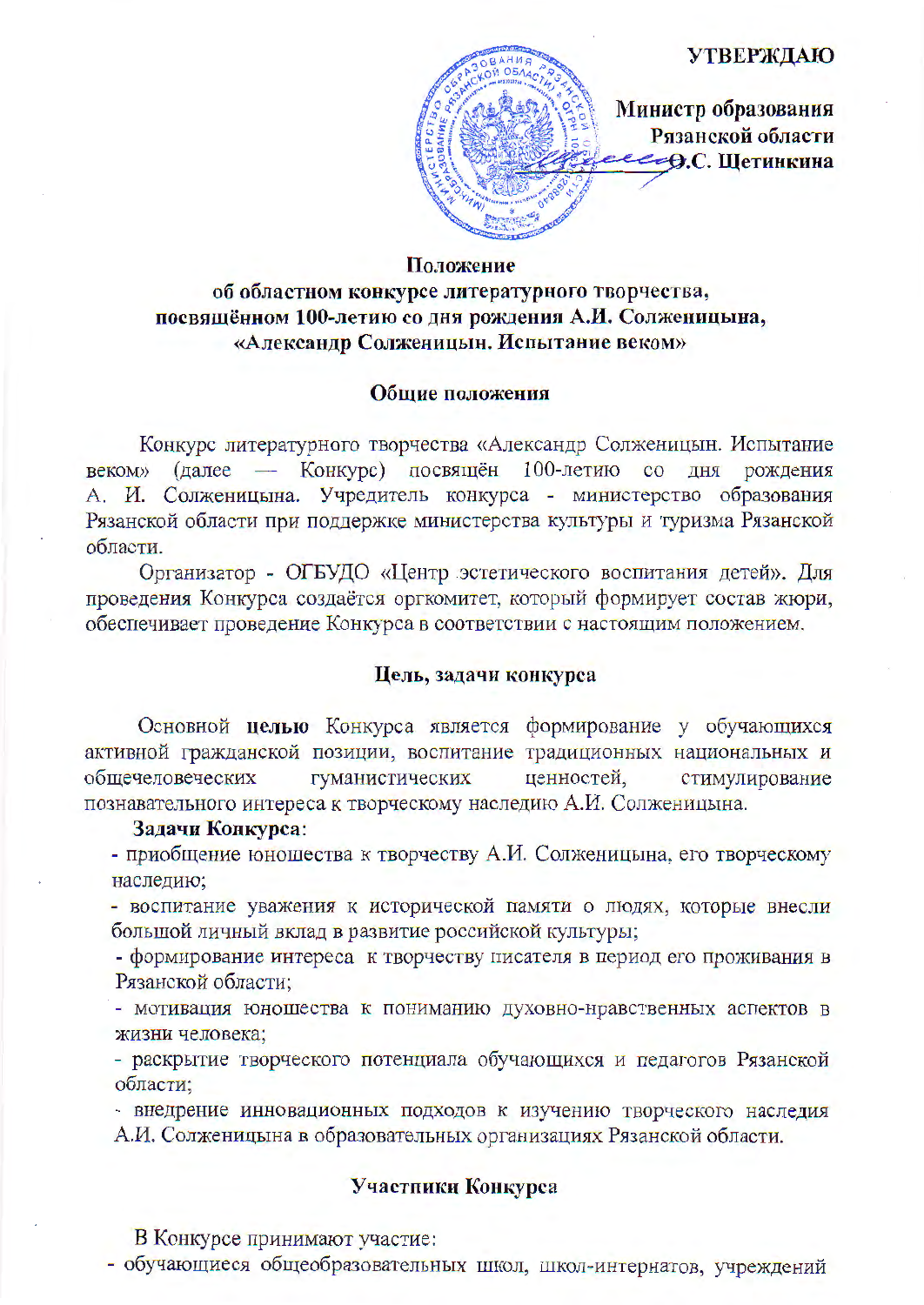- качество письменной речи, грамотность.

## Для методических разработок:

- практическая значимость и методическая ценность работы;

- использование современных образовательных технологий.

Заявки на участие в Конкурсе и творческие работы принимаются до 11 мая 2016 года. В правом верхнем углу каждой работы (на СD-диске с презентацией) должны содержаться сведения об авторе: фамилия, имя. отчество, место учёбы (работы), класс (курс), ФИО руководителя (при наличии). Работы, участвующие в Конкурсе, не возвращаются и не рецензируются.

Если конкурсные произведения были опубликованы в сети Интернет, то необходимо указать использованные псевдонимы. Рукописи будут проверяться через программу «Антиплагиат».

Заявки и конкурсные работы, присланные позже указанного срока, не принимаются.

Заявки и работы направляются по адресу: 390026, г. Рязаиь, пл. 50-летия Октября, д.1, оф.6, ОГБУДО «Центр эстетического воспитания детей». Контактный телефон: (4912) 96-08-55, факс: (4912) 96-02-95. Адрес электронной почты: estet.ryazan@yandex.ru.

# Подведение итогов, награждение участников Конкурса

Подведение итогов Конкурса пройдёт в третьей декаде мая 2016 года. Авторы лучших работ в каждой номинации награждаются дипломами.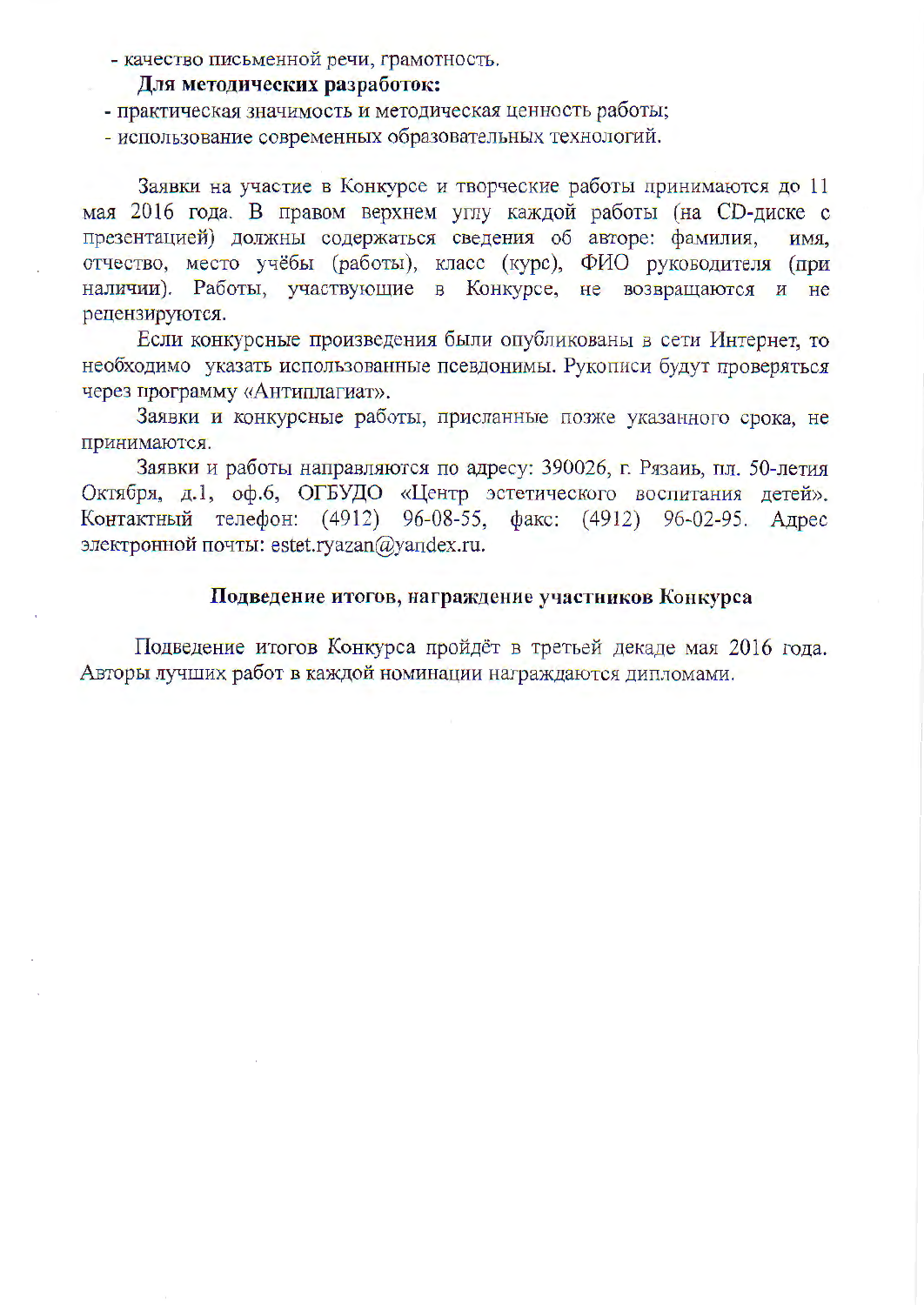дополнительного образования;

- обучающихся профессиональных образовательных организаций;

- студенты учреждений высшего образования;

- учителя, педагоги, преподаватели.

#### Порядок проведения Конкурса

Конкурс проводится с 10 марта по 30 мая 2016 года. Допускается только индивидуальное участие.

## Номинации Конкурса

#### Для обучающихся и студентов:

- презентация о жизни и творчестве А.И. Солженицына на Рязанской земле (не более 15 слайдов, в формате ppt, pptx на CD-диске);

- сочинение о жизни и творчестве А.И. Солженицына на темы: «Человек в истории», «Духовный поиск Александра Солженицына», «Солженицын. Рязанский период в творчестве писателя», «Как нам обустроить Россию» (не более 5 страниц печатного текста, шрифт Times New Roman, 14, интервал  $1,5$ :

- эссе. Размышление на тему одного из высказываний А.И. Солжеиицына: «Тот мудрец, кто доволен и немногим», «Неограниченная власть в руках ограниченных людей всегда приводит к жестокости», «Если ты не умеешь использовать минуту, ты зря проведёщь и час, и день, и всю жизнь», «У тех людей лица хорощи, кто в ладах с совестью своей» (не более 3 страниц печатного текста, шрифт Times New Roman, 14, интервал 1,5).

#### Для учителей, педагогов, преподавателей:

учебного методическая разработка творчеству занятия по А.И. Солженицына;

методическая разработка внеурочного мероприятия о жизни и творчестве А.И. Солженицына (классный час, литературная гостиная, литературный вечер, викторина, заочная экскурсия и т.д.).

Сочинения, эссе, методические разработки предоставляются на бумажном носителе и в электронном варианте.

## Критерии оценки

#### Для всех номипаций:

- соответствие работы заявленной теме;

- глубина эмоционального и эстетического воздействия;
- полнота и глубина владения фактическим материалом.

# Для презентаций:

- техническая реализация работы.

# Для сочинений и эссе:

- собственное видение и понимание проблемы;

- композиция и логика рассуждения;

- аргументация, привлечение литературного материала;